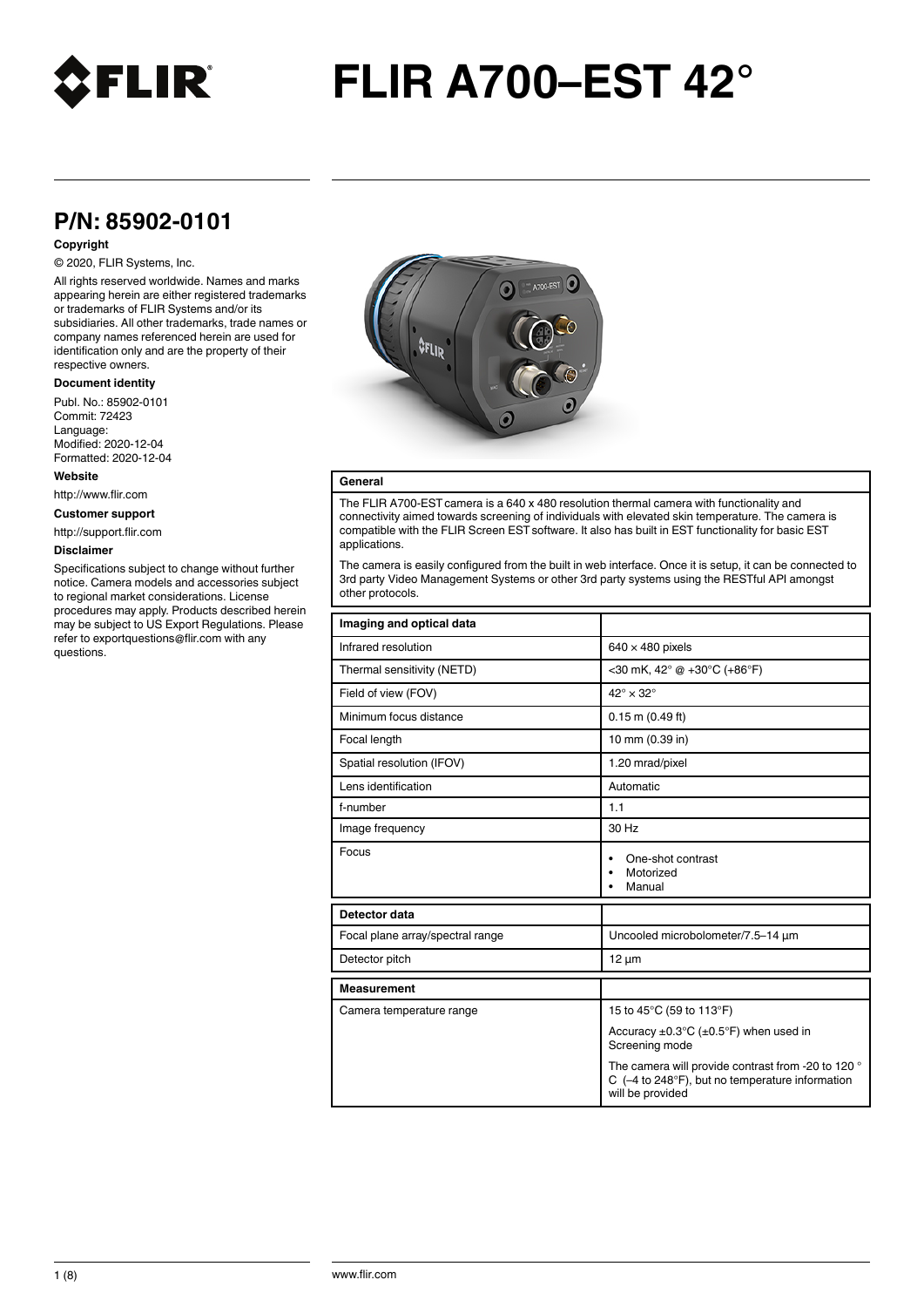

**P/N: 85902-0101**

| <b>Screening mode</b>                     |                                                                                                                                                                                                                                                                                                                                         |  |
|-------------------------------------------|-----------------------------------------------------------------------------------------------------------------------------------------------------------------------------------------------------------------------------------------------------------------------------------------------------------------------------------------|--|
| Sampling average mode                     | Recommended temperature range: 30 to 45°C<br>(86 to 113°F) in stable room temperature                                                                                                                                                                                                                                                   |  |
|                                           | Accuracy (drift): $\pm 0.3^{\circ}$ C ( $\pm 0.5^{\circ}$ F) <sup>1</sup>                                                                                                                                                                                                                                                               |  |
| <b>Measurement analysis</b>               |                                                                                                                                                                                                                                                                                                                                         |  |
| Automatic hot/cold detection              | Max./min. temperature value and position shown<br>within Box                                                                                                                                                                                                                                                                            |  |
| Schedule response                         | sftp (image), SMTP (image and/or measurement<br>data/result)                                                                                                                                                                                                                                                                            |  |
| Measurement presets                       | Yes                                                                                                                                                                                                                                                                                                                                     |  |
| Atmospheric transmission correction       | Based on inputs of distance, atmospheric<br>temperature, and relative humidity                                                                                                                                                                                                                                                          |  |
| Lens transmission correction              | Automatic, based on signals from internal<br>sensors                                                                                                                                                                                                                                                                                    |  |
| Emissivity correction                     | Variable from 0.01 to 1.0                                                                                                                                                                                                                                                                                                               |  |
| Reflected apparent temperature correction | Based on input of reflected temperature                                                                                                                                                                                                                                                                                                 |  |
| External optics/windows correction        | Based on input of optics/window transmission<br>and temperature                                                                                                                                                                                                                                                                         |  |
| Measurement corrections                   | ٠<br>Global object parameters<br>Local parameters per analyze function<br>٠<br>External Black-body correction<br>٠                                                                                                                                                                                                                      |  |
| Measurement frequency                     | Up to 10 Hz                                                                                                                                                                                                                                                                                                                             |  |
| Measurement result read-out               | $\bullet$<br>Ethernet/IP (pull)<br>Modbus TCP master (push)<br>$\bullet$<br>Modbus TCP slave (pull)<br>$\bullet$<br>MQTT (push)<br>$\bullet$<br>Query over REST API (pull)<br>$\bullet$<br>Measurements and still image (radiometric<br>JPEG, visual 640 $\times$ 480, visual 1280 $\times$ 960),<br>read access only.<br>Web interface |  |
| <b>Alarm</b>                              |                                                                                                                                                                                                                                                                                                                                         |  |
| Alarm functions                           | On any selected measurement function<br>$\bullet$<br>Digital in<br>$\bullet$<br>Internal camera temperature                                                                                                                                                                                                                             |  |
| Alarm output                              | Digital out<br>E-mail (SMTP) (push)<br>EtherNet/IP (pull)<br>File transfer (FTP) (push)<br>Modbus TCP master write (push)<br>Modbus TCP slave (pull)<br>MQTT (push)<br>$\bullet$<br>Query over RESTful API (pull)<br>Store image or video                                                                                               |  |
| Configuration of camera                   |                                                                                                                                                                                                                                                                                                                                         |  |
| Web interface                             | Yes                                                                                                                                                                                                                                                                                                                                     |  |

<sup>1.</sup> No external blackbody needed.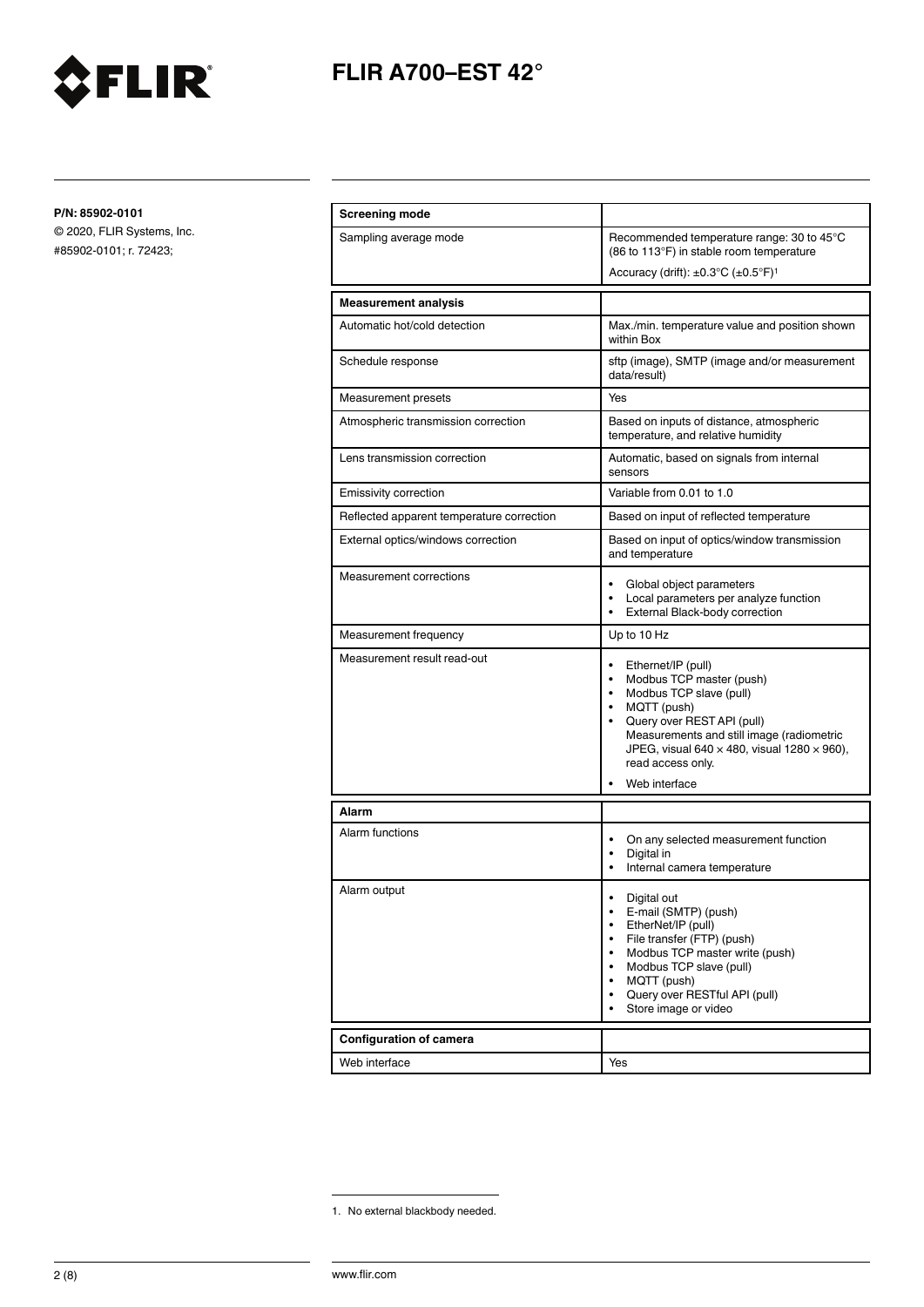

**P/N: 85902-0101**

| Image storage<br>Format: FLIR radiometric JPEG<br>$\bullet$<br>Number of images: 100<br>$\bullet$<br>Storage as function of:<br>$\bullet$<br>$\circ$<br>Alarm<br>Scheduling<br>$\circ$<br>User interaction (camera web)<br>$\circ$<br>Video storage<br>Format: H.264<br>$\bullet$<br>Number of videos: 10<br>$\bullet$<br>Storage as function of alarm; 5 sec. before<br>$\bullet$<br>alarm and 5 sec. after alarm.<br><b>Video/Radiometric streaming RTSP</b><br>Protocol<br><b>RTSP</b><br>Unicast<br>Yes<br>Multicast<br>Yes<br>Yes<br>Multiple image streams<br>Video streaming<br>Image quality<br>Bit rate set through Camera web<br>Video streaming, Image source 0:<br>Resolution (source 0)<br>$640 \times 480$ pixels<br>Contrast enhancement<br>FSX / Histogram equalization (IR only)<br>With / Without<br>Overlay (source 0)<br>Visual / IR / MSX<br>Image source (source 0)<br><b>YUV411</b><br>Pixel format (source 0)<br>Encoding (source 0)<br>H.264 / MPEG4 / MJPEG<br>Video streaming, Image source 1:<br>Resolution (source 1)<br>$1280 \times 960$ pixels |
|--------------------------------------------------------------------------------------------------------------------------------------------------------------------------------------------------------------------------------------------------------------------------------------------------------------------------------------------------------------------------------------------------------------------------------------------------------------------------------------------------------------------------------------------------------------------------------------------------------------------------------------------------------------------------------------------------------------------------------------------------------------------------------------------------------------------------------------------------------------------------------------------------------------------------------------------------------------------------------------------------------------------------------------------------------------------------------|
|                                                                                                                                                                                                                                                                                                                                                                                                                                                                                                                                                                                                                                                                                                                                                                                                                                                                                                                                                                                                                                                                                |
|                                                                                                                                                                                                                                                                                                                                                                                                                                                                                                                                                                                                                                                                                                                                                                                                                                                                                                                                                                                                                                                                                |
|                                                                                                                                                                                                                                                                                                                                                                                                                                                                                                                                                                                                                                                                                                                                                                                                                                                                                                                                                                                                                                                                                |
|                                                                                                                                                                                                                                                                                                                                                                                                                                                                                                                                                                                                                                                                                                                                                                                                                                                                                                                                                                                                                                                                                |
|                                                                                                                                                                                                                                                                                                                                                                                                                                                                                                                                                                                                                                                                                                                                                                                                                                                                                                                                                                                                                                                                                |
|                                                                                                                                                                                                                                                                                                                                                                                                                                                                                                                                                                                                                                                                                                                                                                                                                                                                                                                                                                                                                                                                                |
|                                                                                                                                                                                                                                                                                                                                                                                                                                                                                                                                                                                                                                                                                                                                                                                                                                                                                                                                                                                                                                                                                |
|                                                                                                                                                                                                                                                                                                                                                                                                                                                                                                                                                                                                                                                                                                                                                                                                                                                                                                                                                                                                                                                                                |
|                                                                                                                                                                                                                                                                                                                                                                                                                                                                                                                                                                                                                                                                                                                                                                                                                                                                                                                                                                                                                                                                                |
|                                                                                                                                                                                                                                                                                                                                                                                                                                                                                                                                                                                                                                                                                                                                                                                                                                                                                                                                                                                                                                                                                |
|                                                                                                                                                                                                                                                                                                                                                                                                                                                                                                                                                                                                                                                                                                                                                                                                                                                                                                                                                                                                                                                                                |
|                                                                                                                                                                                                                                                                                                                                                                                                                                                                                                                                                                                                                                                                                                                                                                                                                                                                                                                                                                                                                                                                                |
|                                                                                                                                                                                                                                                                                                                                                                                                                                                                                                                                                                                                                                                                                                                                                                                                                                                                                                                                                                                                                                                                                |
|                                                                                                                                                                                                                                                                                                                                                                                                                                                                                                                                                                                                                                                                                                                                                                                                                                                                                                                                                                                                                                                                                |
|                                                                                                                                                                                                                                                                                                                                                                                                                                                                                                                                                                                                                                                                                                                                                                                                                                                                                                                                                                                                                                                                                |
|                                                                                                                                                                                                                                                                                                                                                                                                                                                                                                                                                                                                                                                                                                                                                                                                                                                                                                                                                                                                                                                                                |
|                                                                                                                                                                                                                                                                                                                                                                                                                                                                                                                                                                                                                                                                                                                                                                                                                                                                                                                                                                                                                                                                                |
|                                                                                                                                                                                                                                                                                                                                                                                                                                                                                                                                                                                                                                                                                                                                                                                                                                                                                                                                                                                                                                                                                |
| <b>No</b><br>Overlay (source 1)                                                                                                                                                                                                                                                                                                                                                                                                                                                                                                                                                                                                                                                                                                                                                                                                                                                                                                                                                                                                                                                |
| Visual<br>Image source (source 1)                                                                                                                                                                                                                                                                                                                                                                                                                                                                                                                                                                                                                                                                                                                                                                                                                                                                                                                                                                                                                                              |
| <b>YUV411</b><br>Pixel format (source 1)                                                                                                                                                                                                                                                                                                                                                                                                                                                                                                                                                                                                                                                                                                                                                                                                                                                                                                                                                                                                                                       |
| Encoding (source 1)<br>H.264 / MPEG4 / MJPEG                                                                                                                                                                                                                                                                                                                                                                                                                                                                                                                                                                                                                                                                                                                                                                                                                                                                                                                                                                                                                                   |
| Radiometric streaming                                                                                                                                                                                                                                                                                                                                                                                                                                                                                                                                                                                                                                                                                                                                                                                                                                                                                                                                                                                                                                                          |
| Resolution (radiometric)<br>$640 \times 480$ pixels                                                                                                                                                                                                                                                                                                                                                                                                                                                                                                                                                                                                                                                                                                                                                                                                                                                                                                                                                                                                                            |
| Source<br>IR.                                                                                                                                                                                                                                                                                                                                                                                                                                                                                                                                                                                                                                                                                                                                                                                                                                                                                                                                                                                                                                                                  |
| MONO 16<br>Pixel format (radiometric)                                                                                                                                                                                                                                                                                                                                                                                                                                                                                                                                                                                                                                                                                                                                                                                                                                                                                                                                                                                                                                          |
| Encoding (radiometric)<br>Compressed JPEG-LS<br>$\bullet$<br><b>FLIR Radiometric</b><br>$\bullet$                                                                                                                                                                                                                                                                                                                                                                                                                                                                                                                                                                                                                                                                                                                                                                                                                                                                                                                                                                              |
| <b>Ethernet</b>                                                                                                                                                                                                                                                                                                                                                                                                                                                                                                                                                                                                                                                                                                                                                                                                                                                                                                                                                                                                                                                                |
| Interface<br>Wired<br>٠<br>Wi-Fi<br>$\bullet$                                                                                                                                                                                                                                                                                                                                                                                                                                                                                                                                                                                                                                                                                                                                                                                                                                                                                                                                                                                                                                  |
| Connector type<br>M12 8-pin X-coded, Female<br>٠<br>RP-SMA, Female<br>$\bullet$                                                                                                                                                                                                                                                                                                                                                                                                                                                                                                                                                                                                                                                                                                                                                                                                                                                                                                                                                                                                |
| Ethernet, purpose<br>Control, result, image, and power                                                                                                                                                                                                                                                                                                                                                                                                                                                                                                                                                                                                                                                                                                                                                                                                                                                                                                                                                                                                                         |
| Ethernet, type<br>1000 Mbps                                                                                                                                                                                                                                                                                                                                                                                                                                                                                                                                                                                                                                                                                                                                                                                                                                                                                                                                                                                                                                                    |
|                                                                                                                                                                                                                                                                                                                                                                                                                                                                                                                                                                                                                                                                                                                                                                                                                                                                                                                                                                                                                                                                                |
| Ethernet, standard<br>IEEE 802.3                                                                                                                                                                                                                                                                                                                                                                                                                                                                                                                                                                                                                                                                                                                                                                                                                                                                                                                                                                                                                                               |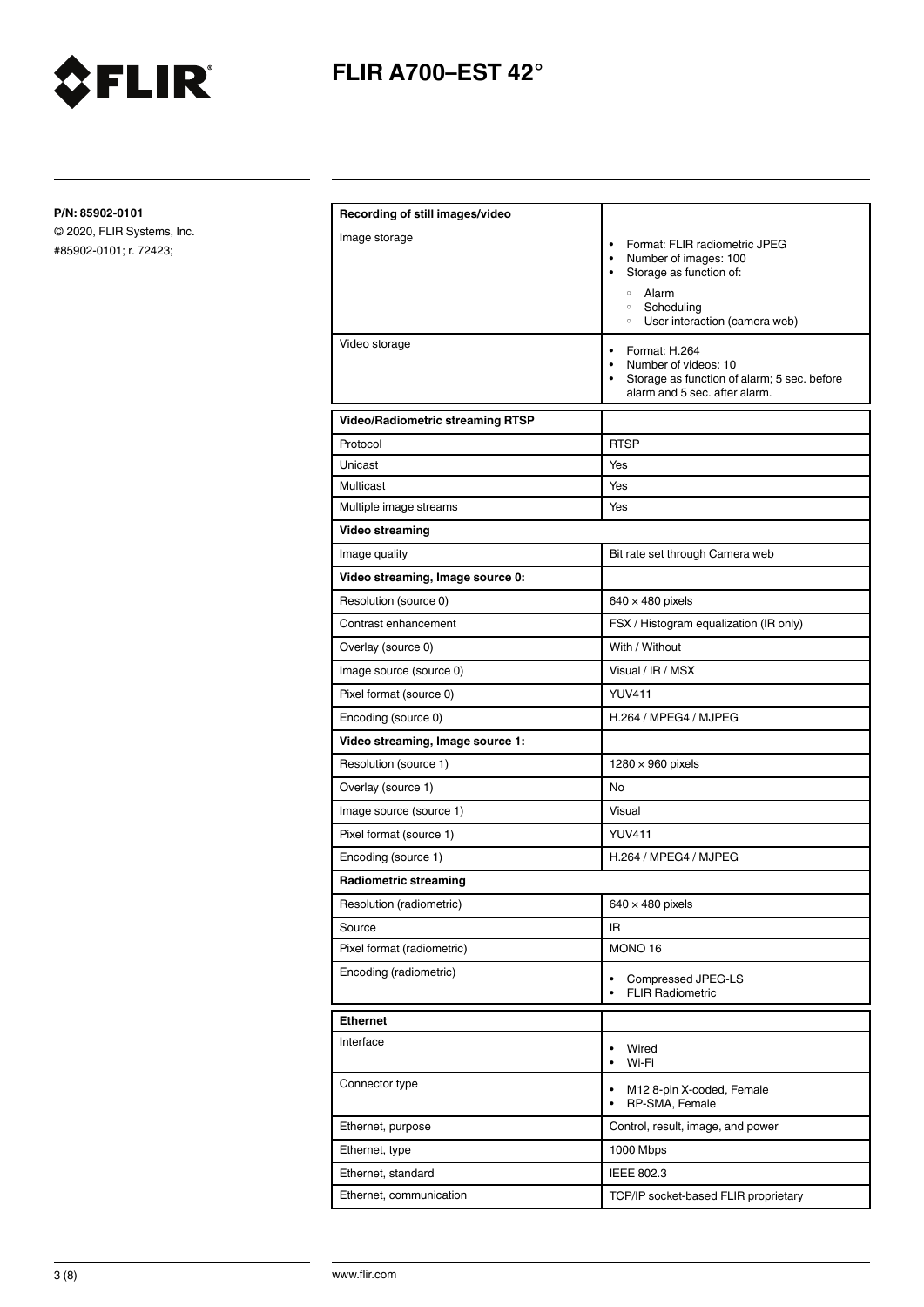

**P/N: 85902-0101**

| <b>Ethernet</b>                |                                                                                                                                                                                                                                                                                                                                     |  |
|--------------------------------|-------------------------------------------------------------------------------------------------------------------------------------------------------------------------------------------------------------------------------------------------------------------------------------------------------------------------------------|--|
| Ethernet, power                | Power over Ethernet, PoE IEEE 802.3af class 3                                                                                                                                                                                                                                                                                       |  |
| Ethernet, protocols            | $\bullet$<br>EtherNet/IP<br><b>IEEE 1588</b><br>$\bullet$<br>Modbus TCP Master<br>$\bullet$<br><b>Modbus TCP Slave</b><br>$\bullet$<br><b>MOTT</b><br>$\bullet$<br><b>SNMP</b><br>$\bullet$<br>TCP, UDP, SNTP, RTSP, RTP, HTTP, HTTPS,<br>$\bullet$<br>ICMP, IGMP, sftp (server), FTP (client), SMTP,<br>DHCP, MDNS (Bonjour), uPnP |  |
| <b>Digital Input/output</b>    |                                                                                                                                                                                                                                                                                                                                     |  |
| Connector type                 | M12 12-pin A-coded, Male (shared with external<br>power)                                                                                                                                                                                                                                                                            |  |
| Digital input                  | 2x opto-isolated<br>Vin(low)= 0-1.5 V, Vin(high)= 3-25 V                                                                                                                                                                                                                                                                            |  |
| Digital input, purpose         | <b>NUC</b><br>$\bullet$<br><b>NUC</b> disable<br>$\bullet$<br>Alarm<br>$\bullet$<br>Update screening reference sample<br>$\bullet$                                                                                                                                                                                                  |  |
| Digital output                 | 3x opto-isolated, 0-30 V DC, max. 300 mA<br>٠<br>(derated to 200 mA at 60C)<br>Solid state opto relay<br>٠<br>1x dedicated as Fault output (NC)<br>٠                                                                                                                                                                                |  |
| Digital output, purpose        | As function of alarm, output to external device,<br>٠<br>for example when the screening alarm is<br>triggered.<br>Fault (NC)                                                                                                                                                                                                        |  |
| Digital I/O, isolation voltage | <b>500 VRMS</b>                                                                                                                                                                                                                                                                                                                     |  |
| Power system                   |                                                                                                                                                                                                                                                                                                                                     |  |
| Connector type                 | M12 12-pin A-coded, Male (shared with Digital I/<br>O)                                                                                                                                                                                                                                                                              |  |
| Power consumption              | 7.5 W at 24 V DC typical<br>7.8 W at 48 V DC typical<br>٠<br>8.1 W at 48 V PoE typical<br>٠                                                                                                                                                                                                                                         |  |
| External power operation       | 24/48 V DC 8 W max                                                                                                                                                                                                                                                                                                                  |  |
| External voltage               | Allowed range 18-56 V DC                                                                                                                                                                                                                                                                                                            |  |
| Wi-Fi (Option)                 |                                                                                                                                                                                                                                                                                                                                     |  |
| Connector type                 | RP-SMA, Female                                                                                                                                                                                                                                                                                                                      |  |
| Standard                       | IEEE802.11a/b/g/n                                                                                                                                                                                                                                                                                                                   |  |
| Antenna                        | Dipole antenna 2.4/5 GHz (gain: maximum 2 dBi)                                                                                                                                                                                                                                                                                      |  |
| Connection type                | Peer to peer (ad hoc) or infrastructure (network)                                                                                                                                                                                                                                                                                   |  |
| Environmental data             |                                                                                                                                                                                                                                                                                                                                     |  |
| Operating temperature range    | $-20$ to 50°C ( $-4$ to 122°F)<br>Cooling plate is needed in temperatures above<br>40°C (104°F).<br>Maximum camera case temperature: 65°C (149°<br>F)                                                                                                                                                                               |  |
| Storage temperature range      | IEC 68-2-1 and IEC 68-2-2, -40 to 70°C (-40 to<br>158°F) for 16 hours                                                                                                                                                                                                                                                               |  |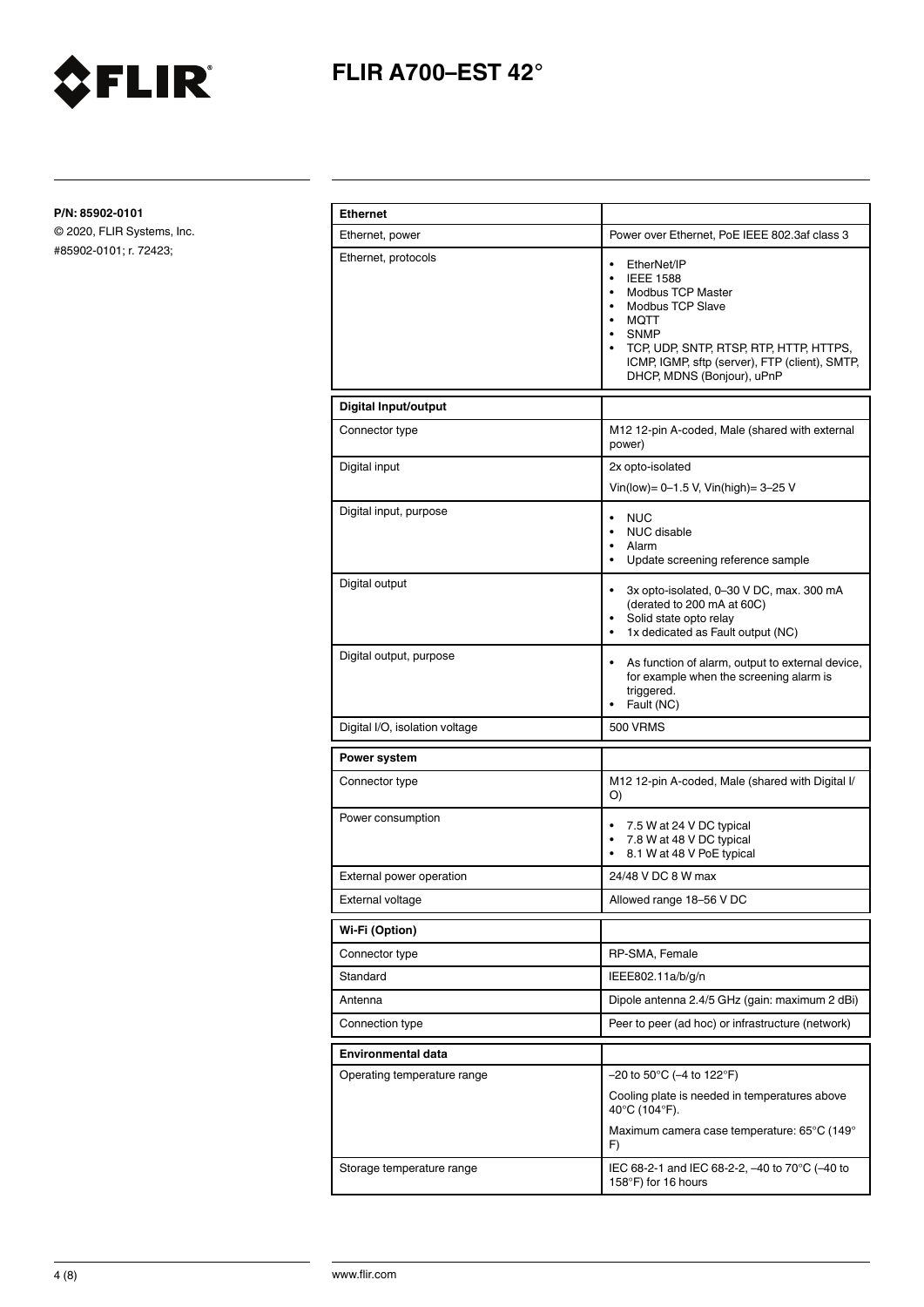

**P/N: 85902-0101**

| <b>Environmental data</b>        |                                                                                                                                                                                                                                                                                                                           |  |
|----------------------------------|---------------------------------------------------------------------------------------------------------------------------------------------------------------------------------------------------------------------------------------------------------------------------------------------------------------------------|--|
| Humidity (operating and storage) | IEC 60068-2-30/24 hours, 95% relative humidity,<br>25-40°C (77-104°F)/2 cycles                                                                                                                                                                                                                                            |  |
| <b>EMC</b>                       | ETSI EN 301 489-1 (radio)<br>$\bullet$<br>ETSI EN 301 489-17 (radio)<br>$\bullet$<br>EN 61000-4-8 (magnetic field)<br>$\bullet$<br>• FCC 47 CFR Part 15 Class B (emission US)<br>• ISO 13766-1 (EMC - Earth-moving and<br>building construction machinery)<br>EN ISO 14982 (EMC - Agricultural and<br>forestry machinery) |  |
| Radio spectrum                   | FCC 47 CFR Part 15 Class C (2.4 GHz band<br>٠<br>US)<br>• FCC 47 CFR Part 15 Class E (5 GHz band<br>US)<br>• RSS-247 (2.4 GHz and 5 GHz band Canada)<br>• ETSI EN 300 328 V2.1.1 (2.4 GHz band EU)<br>ETSI EN 301 893 V2.1.1 (5 GHz band EU)<br>$\bullet$                                                                 |  |
| Encapsulation                    | IEC 60529, IP 54, IP66 with accessory                                                                                                                                                                                                                                                                                     |  |
| Shock                            | IEC 60068-2-27, 25 g                                                                                                                                                                                                                                                                                                      |  |
| Vibration                        | IEC 60068-2-6, 0.15 mm at 10-58 Hz and 2 g<br>at 58-500 Hz, sinusoidal<br>IEC 61373 Cat 1 (Railway)<br>$\bullet$                                                                                                                                                                                                          |  |
| Safety                           | IEC 62368-1 (IT equipment audio-visual products)                                                                                                                                                                                                                                                                          |  |
| Corrosion                        | ISO 12944 C4 G or H<br>EN60068-2-11<br>$\bullet$                                                                                                                                                                                                                                                                          |  |
| <b>Physical data</b>             |                                                                                                                                                                                                                                                                                                                           |  |
| Weight                           | $0.82$ kg $(1.8$ lb)                                                                                                                                                                                                                                                                                                      |  |
| Size $(L \times W \times H)$     | $139 \times 77 \times 77$ mm (5.47 $\times$ 3.03 $\times$ 3.03 in)                                                                                                                                                                                                                                                        |  |
| Base mount                       | $4\times$ M4 on 4 sides                                                                                                                                                                                                                                                                                                   |  |
| Tripod mounting                  | UNC $\frac{1}{4}$ "-20 on 2 sides                                                                                                                                                                                                                                                                                         |  |
| Housing material                 | Aluminium                                                                                                                                                                                                                                                                                                                 |  |
| Color                            | <b>Black</b>                                                                                                                                                                                                                                                                                                              |  |
| <b>Warranty and service</b>      |                                                                                                                                                                                                                                                                                                                           |  |
| Warranty                         | http://www.flir.com/warranty/                                                                                                                                                                                                                                                                                             |  |
| <b>Shipping information</b>      |                                                                                                                                                                                                                                                                                                                           |  |
| Packaging, type                  | Cardboard box                                                                                                                                                                                                                                                                                                             |  |
| Packaging, contents              | Infrared camera<br>$\bullet$<br>Lens<br>$\bullet$<br>Ethernet cable M12 to RJ45F (0.3 m), P/N<br>$\bullet$<br>T911869ACC<br>Wi-Fi option including antenna<br>• Printed documentation including the<br>username and password for log in to the web<br>interface of the camera                                             |  |
| Packaging, weight                | 1.14 kg $(2.51 \text{ lb})$                                                                                                                                                                                                                                                                                               |  |
| Packaging, size                  | $207 \times 142 \times 129$ mm (8.15 $\times$ 5.59 $\times$ 5.08 in)                                                                                                                                                                                                                                                      |  |
| <b>EAN-13</b>                    | 7332558026885                                                                                                                                                                                                                                                                                                             |  |
| <b>UPC-12</b>                    | 845188022921                                                                                                                                                                                                                                                                                                              |  |
| Country of origin                | Sweden                                                                                                                                                                                                                                                                                                                    |  |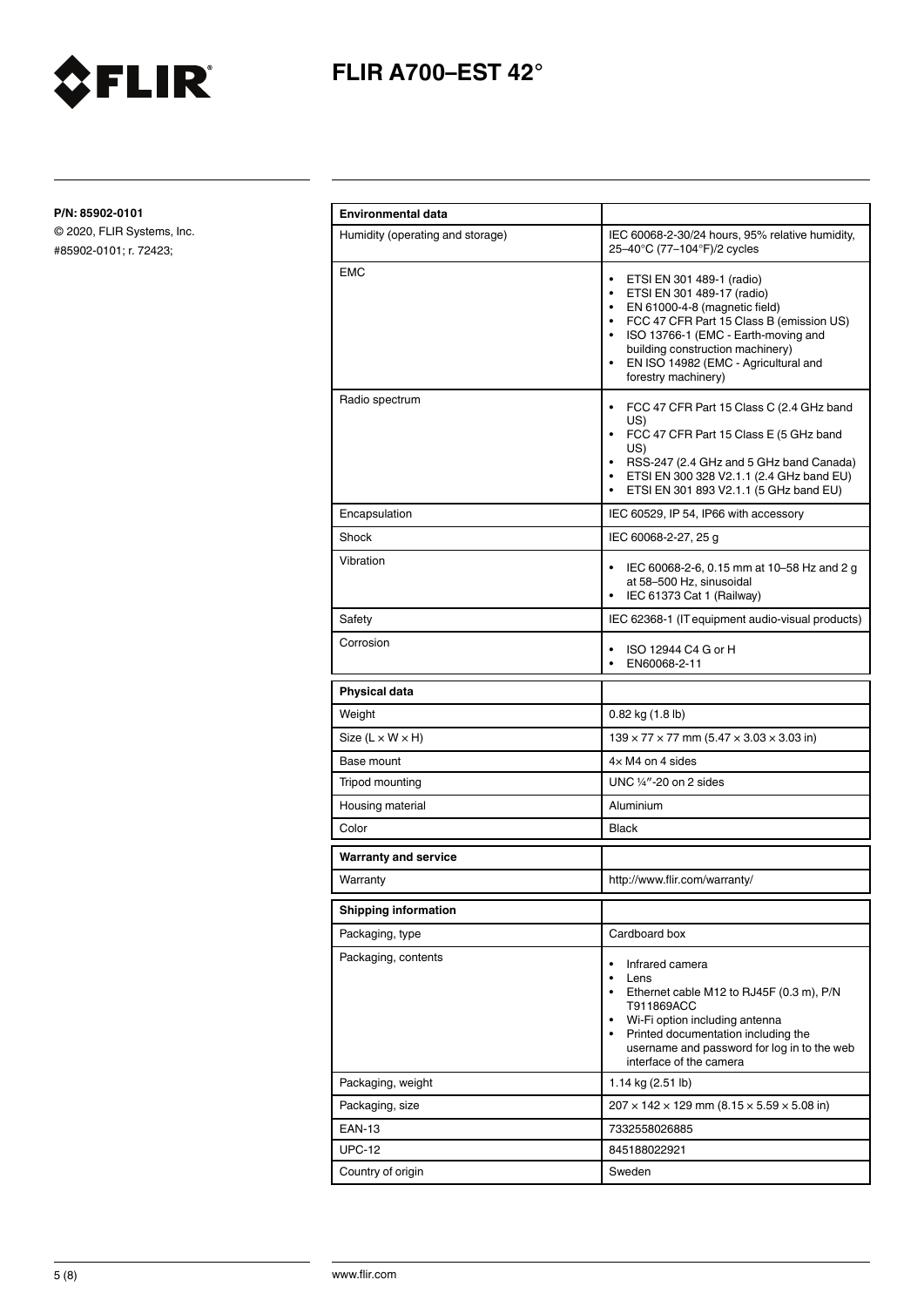

### **P/N: 85902-0101**

© 2020, FLIR Systems, Inc. #85902-0101; r. 72423;

LIR

### **Supplies & accessories:**

- T130665ACC; Cooling plate
- T300075ACC; IP hood for lens
- T300163; Hard case for FLIR A400/A700 series
- T300202; Connector cap kit
- T300216; Axxx Accessory kit
- T300218; Two-ball mounting bracket kit
- T300268ACC; A-series connection board
- T911850ACC; Antenna for WLAN 2.4/5 GHz
- T911852ACC; Cable M12 to pigtail, 2 m
- T911853ACC; Cable M12 to pigtail, 10 m
- T911854ACC; Ethernet cable M12 to RJ45, 2 m
- T911855ACC; Ethernet cable M12 to RJ45, 10 m
- T911869ACC; Ethernet cable M12 to RJ45F, 0.3 m
- T951004ACC; Ethernet cable CAT6, 2 m/6.6 ft.
- T911183; Gigabit PoE injector 16 W, with multi-plugs
- T131177; Roll-up, Backdrop for screening
- T131178; Floor sticker, Direction arrow (5 pcs)
- T131179; Floor sticker, Queue markers (5 pcs)
- T131180; Floor sticker, Flexible position for screening
- T131181; Floor sticker, Position for screening
- T300366; Roll-up and stickers kit for screening
- T911997; Tripod
- T199507; Gigabit PoE injector 15 W
- T300241; IR lens, f=29 mm  $(14^{\circ})$
- T300240; IR lens, f=17 mm (24°)
- T300239; IR lens,  $f=10$  mm  $(42^{\circ})$
- T199870; Extended Calibration Certificate for A7xx
- T300342; FLIR Screen EST, Perpetual license
- INST-EW-0185; Extended Warranty 1 Year for A7xx
- INST-EWGM-0160; Premium Service Package for A7xx
- INST-GM-0135; General Maintenance Package for A7xx
- T199865; Standard Smart Sensor to Standard Image Streamer
- T199866; WiFi Option, excluding Antenna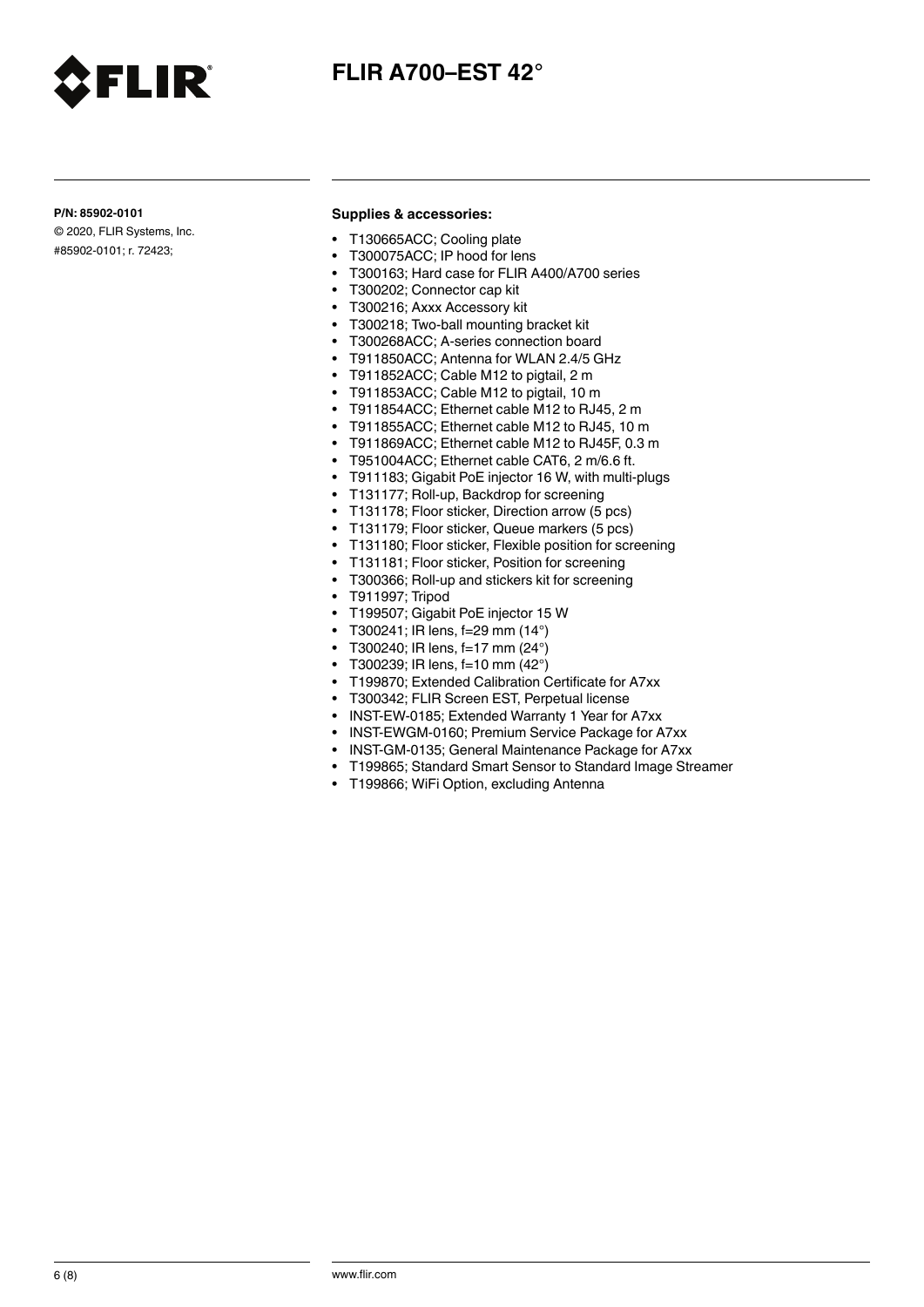